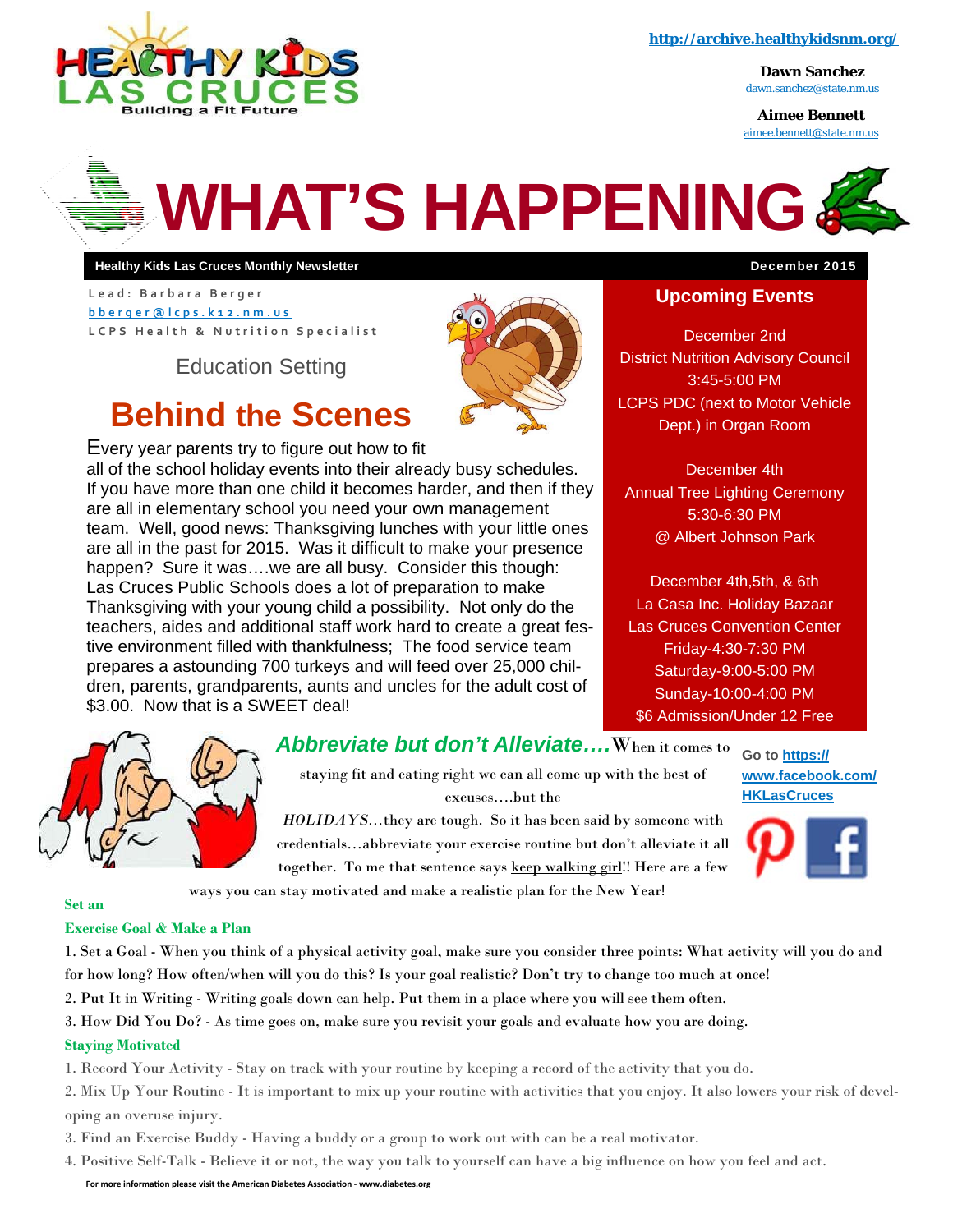# **Downtown Plaza Update**

Community & Regional Planning Setting

Lead: Andy Hume ahume@las-cruces.org Senior Planner‐City of Las Cruces Community Development

The plaza construction is on time and on budget. It will be completed by July 31, 2016.

The grading and utility work is almost done. That means the majority of the underground is almost done.

The next phase will begin with concrete work and building the stage on the south side of the plaza.



Communities and Families Setting **Lead: Mark Johnston** mjohnston@las‐cruces.org City of Las Cruces Parks and Recreation Director

# **Healthy Alternative for Teens During Winter Break**

### **2015-2016 Winter Camp**

Registration for the City of Las Cruces Parks & Recreation Department's 2015-2016 Winter Camp will be from 8 a.m. to 5 p.m. Nov. 16 through Dec. 18 at the following locations: Parks & Recreation Department administrative office, 1501 E. Hadley Ave., Meerscheidt Recreation Center, 1600 E. Hadley Ave., the Las Cruces Regional Aquatic Center, 1401 E. Hadley Ave., and Frank O'Brien Papen Community Center, 304 Bell Ave.

The all-day camp will be from 7:45 a.m. to 5:15 p.m. Dec. 21, 22, 23, 28, 29, and 30, 2015 and Jan. 4 - 8, 2016, at the Frank O'Brien Papen Community Center and the East Mesa Recreation Center, 5589 Porter Rd.

Lunch will not be provided. Participants need to bring lunch and a snack. Water and Gatorade will be provided.

The cost for the entire Winter Camp is \$90 per participant. Single day enrollment is available at a rate of \$15 per day per participant. Additional costs may be affiliated with field trips. Fees will be announced in advance. Acceptable payments include cash, check, money orders, and major credit cards (VISA, Discover or MasterCard). For more information call the Parks & Recreation Department at 575/541-2550.